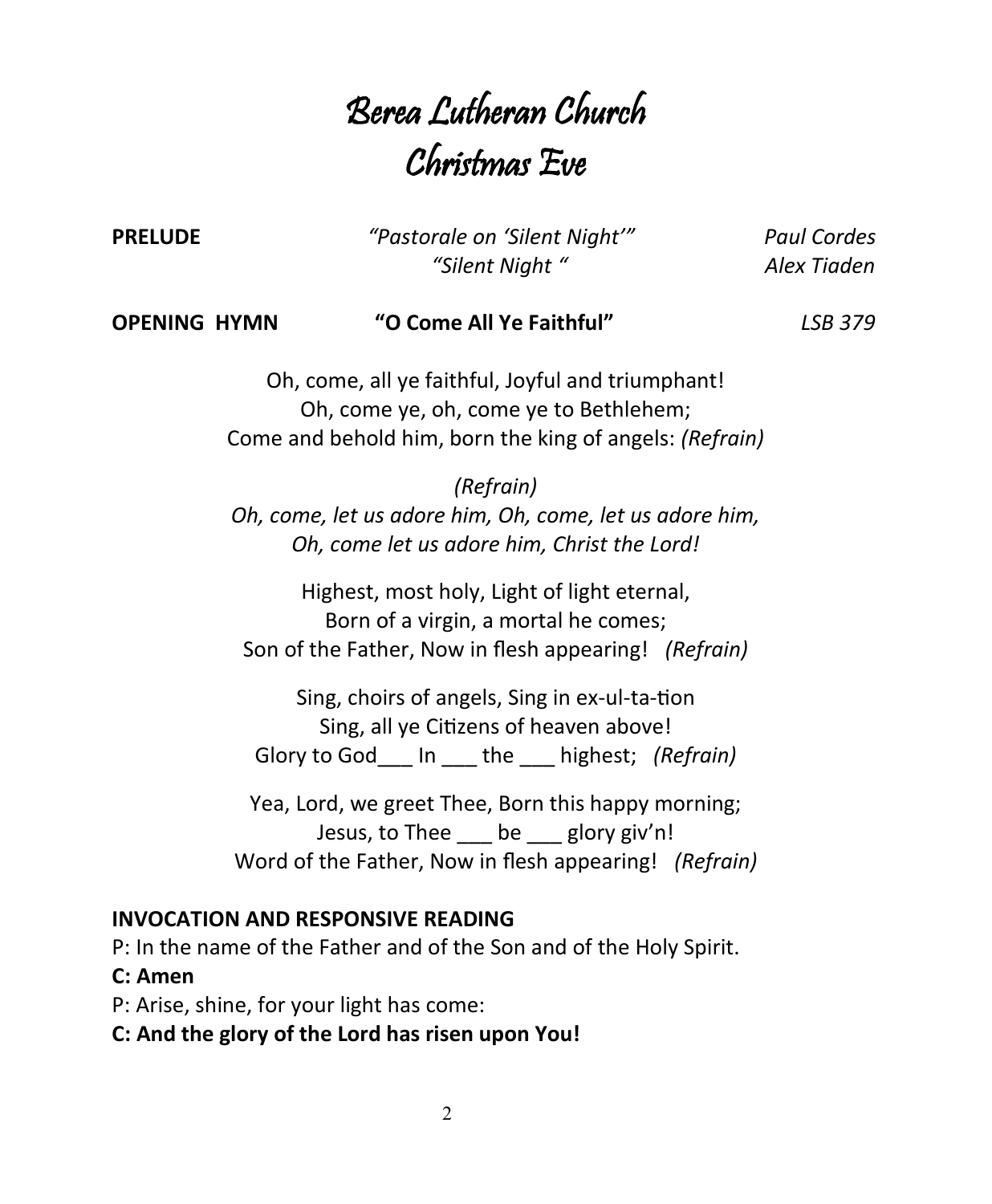P: And nations shall come to your light, and kings to the brightness of your rising! **C: Oh, Come, let us adore Him.**

P: Fear not, for behold, I bring you good tidings of great joy

**C: Which shall be to all people.**

P: For unto you is born this day in the city of David a Savior,

**C: Which is Christ the Lord!**

P: Oh, come, let us adore Him!

**C: Oh, come, let us adore Him!**

P: Oh, come, let us adore Him!

**C: Christ the Lord!**

P: O God, because you once caused this holy night to shine with the brightness of the true Light, grant that we who have known the mystery of that Light here on earth may come to the full measure of its joys in heaven. O Lord, tonight in this service of song and praise, as midnight comes and our candles we raise, fill us with all the glad joy of these days.

### **C: Amen**

*(Please be seated)*

# **ISAIAH PROCLAIMS**

| <b>HYMN</b> | "Lo, How a Rose E'er Blooming" | LSB 359 |
|-------------|--------------------------------|---------|
|             |                                |         |

Lo, how a rose e'er blooming From tender stem hath sprung Of Jesse's lineage coming As prophets long have sung, It came, a flow'ret bright, Amid the cold of winter, when half-spent was the night

Isaiah 'twas foretold it, The rose I have in mind; With Mary we behold it, The virgin mother kind. To show God's love aright, She bore to us a Savior, When half-spent was the night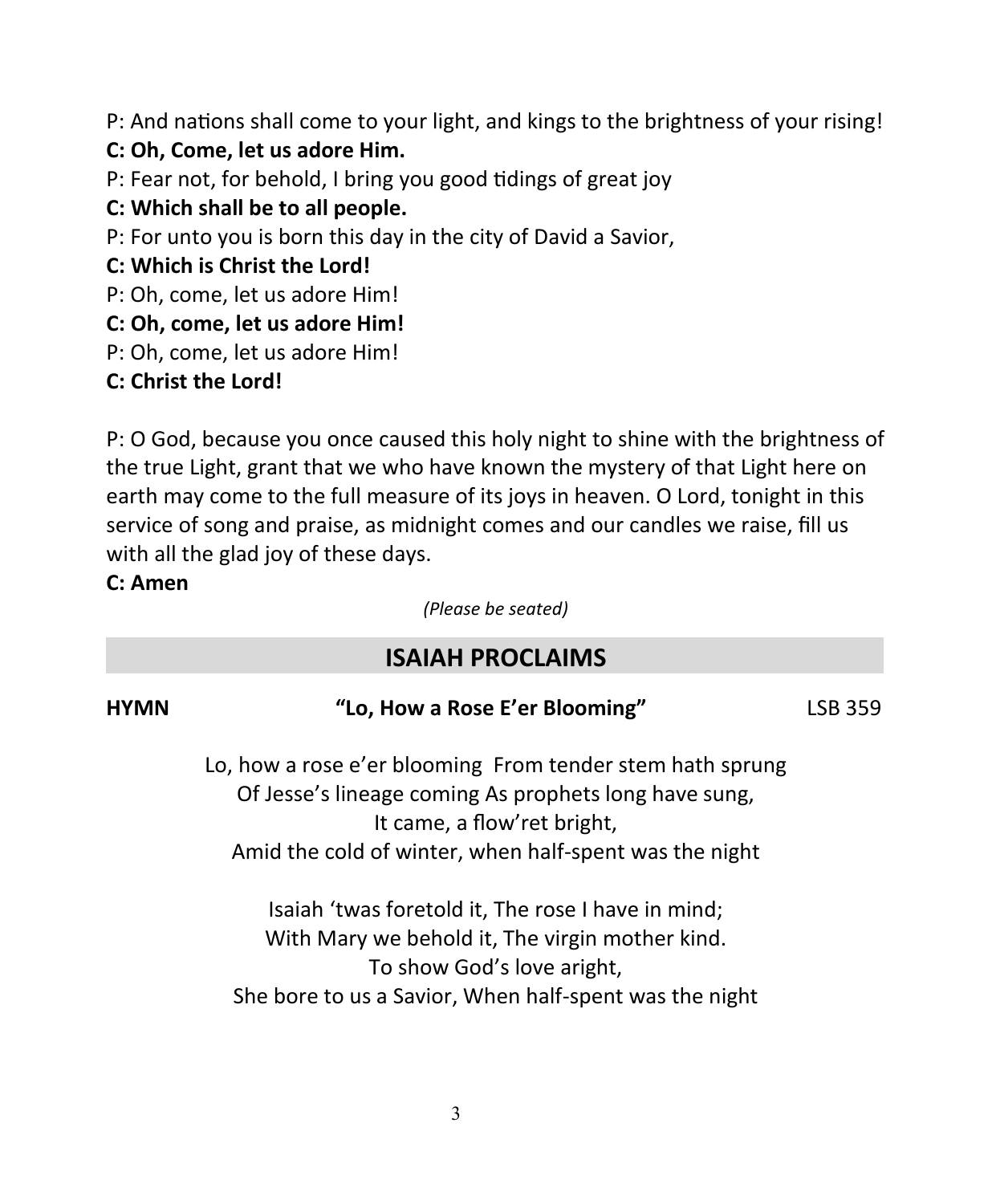### **ISAIAH 9:2-7**

The people walking in darkness have seen a great light; on those living in the land of the shadow of death a light has dawned. You have enlarged the nation and increased their joy; they rejoice before you as people rejoice at the harvest, as men rejoice when dividing the plunder. For as in the day of Midian's defeat, you have shattered the yoke that burdens them, the bar across their shoulders, the rod of their oppressor. Every warrior's boot used in battle and every garment rolled in blood will be destined for burning, will be fuel for the fire. For to us a child is born, to us a son is given, and the government will be on his shoulders. And he will be called Wonderful Counselor, Mighty God, Everlasting Father, Prince of Peace. Of the increase of his government and peace there will be no end. He will reign on David's throne and over his kingdom, establishing and upholding it with justice and righteousness from that time on and forever. The zeal of the Lord Almighty will accomplish this.

### **HYMN "It Came upon the Midnight Clear"** *LSB 366*

It came upon the midnight clear, That glorious song of old, From angels bending near the earth To touch their harps of gold: "Peace on the earth, good-will to all, From heav'n's all gracious king." The world in solemn stillness lay To hear the angels sing.

For lo, the days have come to pass By prophets seen of old, When down into the circling years Came Christ as was foretold. His word of peace shall to the earth God's ancient promise bring, And all who take this gift will hear The song the angels sing.

**PRAYER: Almighty and most merciful God, in the fullness of time, You sent forth Your Son, born of a woman, born under the law, in order to redeem this fallen world and make us Your very own. We give thanks that the good news of the Savior's birth continues to be proclaimed throughout the world. Oh , come to us, abide with us, Our Lord Immanuel!**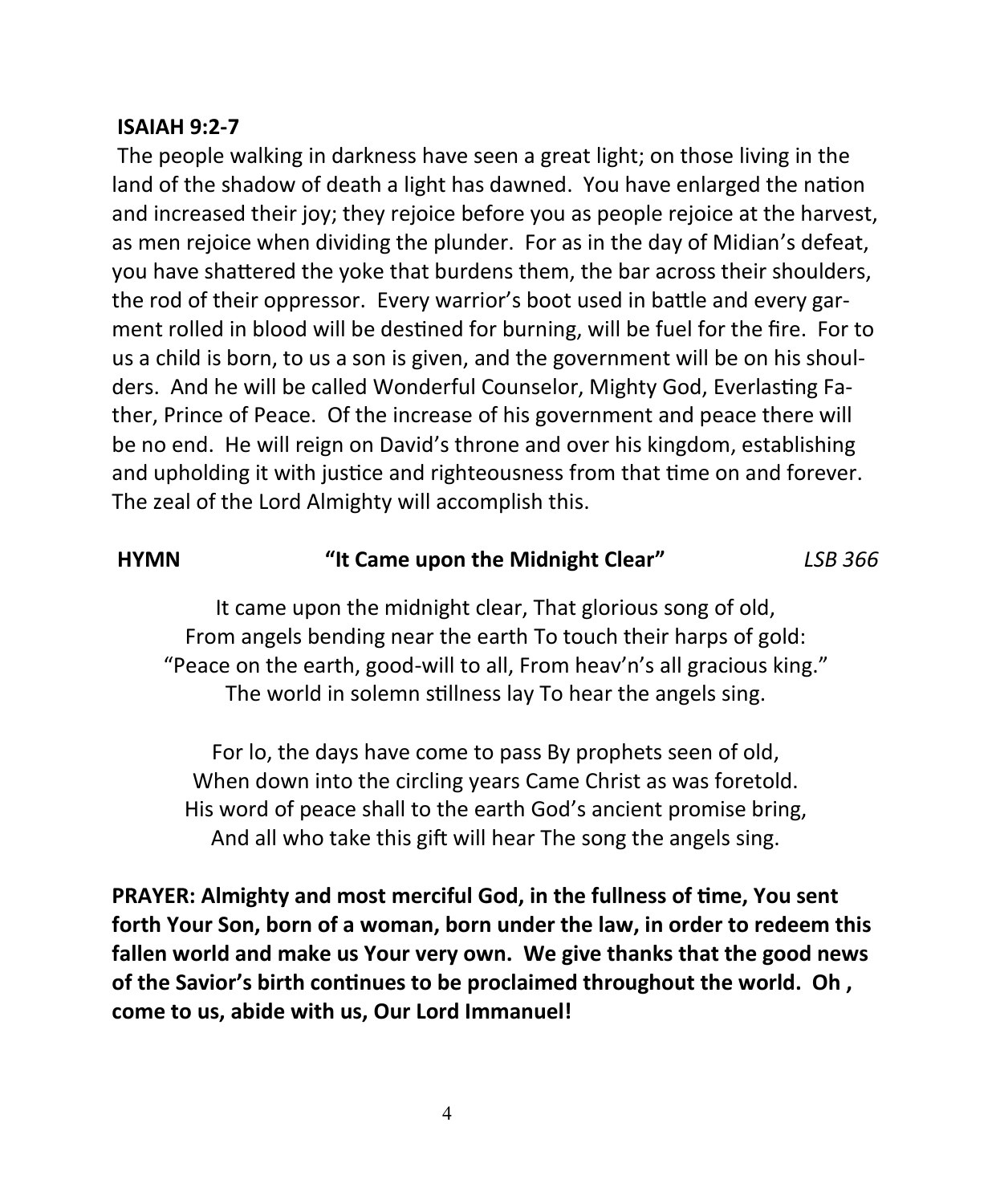### **MICAH 5:2, 4**

But you, Bethlehem Ephrathah, though you are small among the clans of Judah, out of you will come for me one who will be ruler over Israel, who se origins are from of old, from ancient times. He will stand and shepherd his flock in the strength of the Lord, in the majesty of the name of the Lord his God. And they will live securely, for then his greatness will reach to the ends of the earth. And he will be their peace."

# **HYMN "O Little Town of Bethlehem"** *LSB 361*

O little town of Bethlehem, How still we see thee lie! Above thy deep and dreamless sleep The silent stars go by; Yet in thy dark streets shineth The everlasting light. The hopes and fears Of all the years Are met in thee tonight.

O holy child of Bethlehem, Descend to us, we pray; Cast out our sin, And enter in, Be born in us today. We hear the Christmas angels The great glad tidings tell; Oh, come to us, Abide with us, Our Lord Immanuel!

# **MARY SINGS**

### **LUKE 1:46-55**

And Mary said:

"My soul glorifies the Lord

and my spirit rejoices in God my Savior,

for he has been mindful of the humble state of his servant.

From now on all generations will call me blessed,

for the Mighty One has done great things for me-

holy is his name.

His mercy extends tot hose who fear him,

from generation to generation

He has performed mighty deeds with his arm;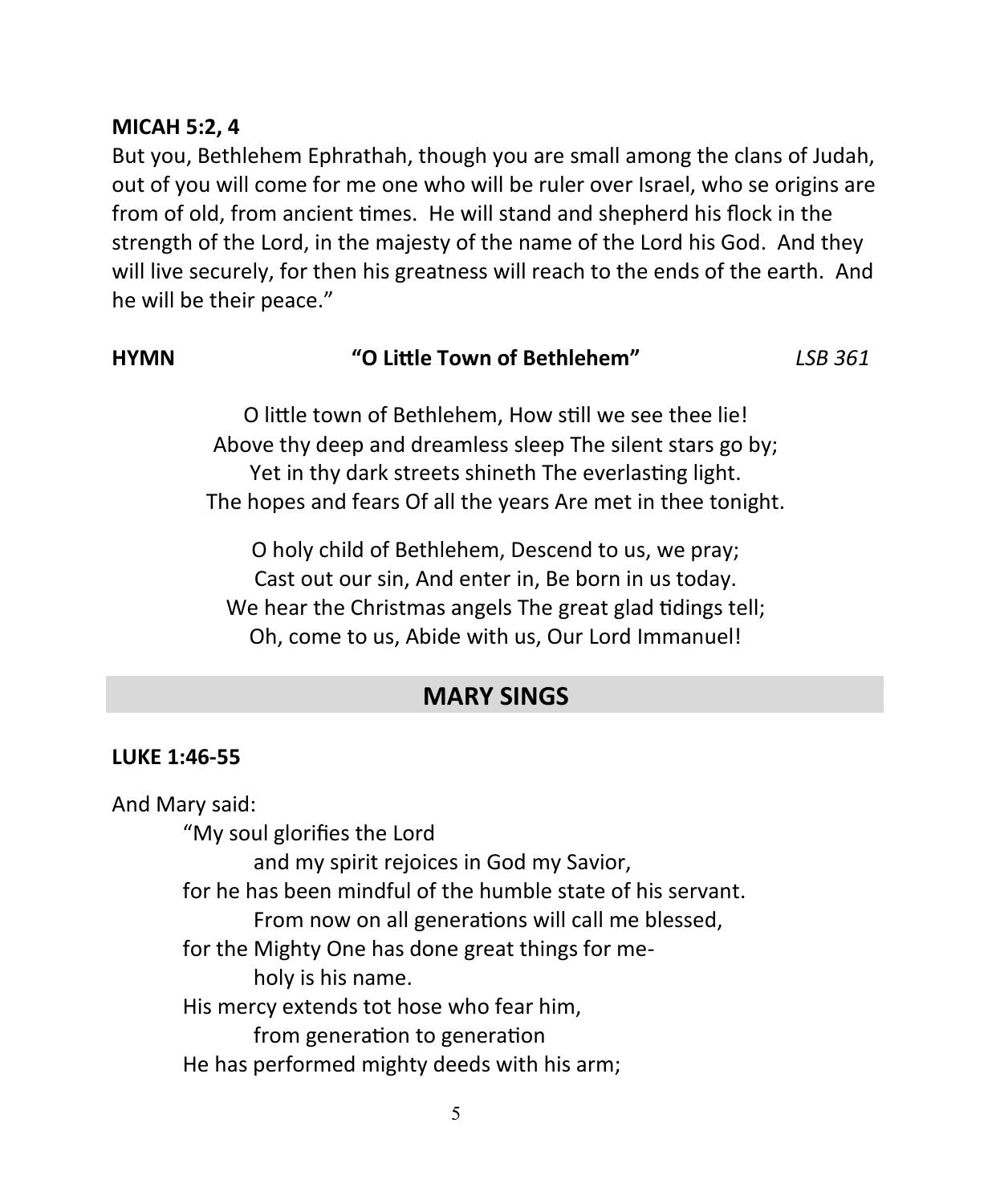he has scattered those who are proud in their inmost thoughts He has filled the hungry with good things but has sent the rich away empty. He has helped his servant Israel, remembering to be merciful to Abraham and his descendants forever, even as he said to our fathers."

### **HYMN "Gentle Mary Laid Her Child"** *LSB 374*

Gentle Mary laid her child Lowly in a manger; There he lay, the Undefiled, To the world a stranger. Such a babe in such a place, Can he be the Savior? Ask the saved of all the race Who have found his favor.

Gentle Mary laid her child Lowly in a manger; He is still the Undefiled But no more a stranger. Son of God of humble birth, Beautiful the story; Praise his name in all the earth; Hail the King of glory!

**PRAYER: Gracious God, Your Son entered this world not with mighty demonstrations of power but in humility and meekness. Guide Your holy church as she goes about the work You have given her to do. Let us not be enticed by the world's demand for success; rather, enable us to trust in Your promise that Your Word will not return void but will accomplish its purpose—the salvation of souls. Oh, come to us, with us, Our Lord Immanuel!**

### **JOSEPH OBEYS**

### **MATTHEW 1:18-21**

This is how the birth of Jesus Christ came about: His mother Mary was pledged to be married to Joseph, but before they came together, she was found to be with child through the Holy spirit. Because Joseph her husband was a righteous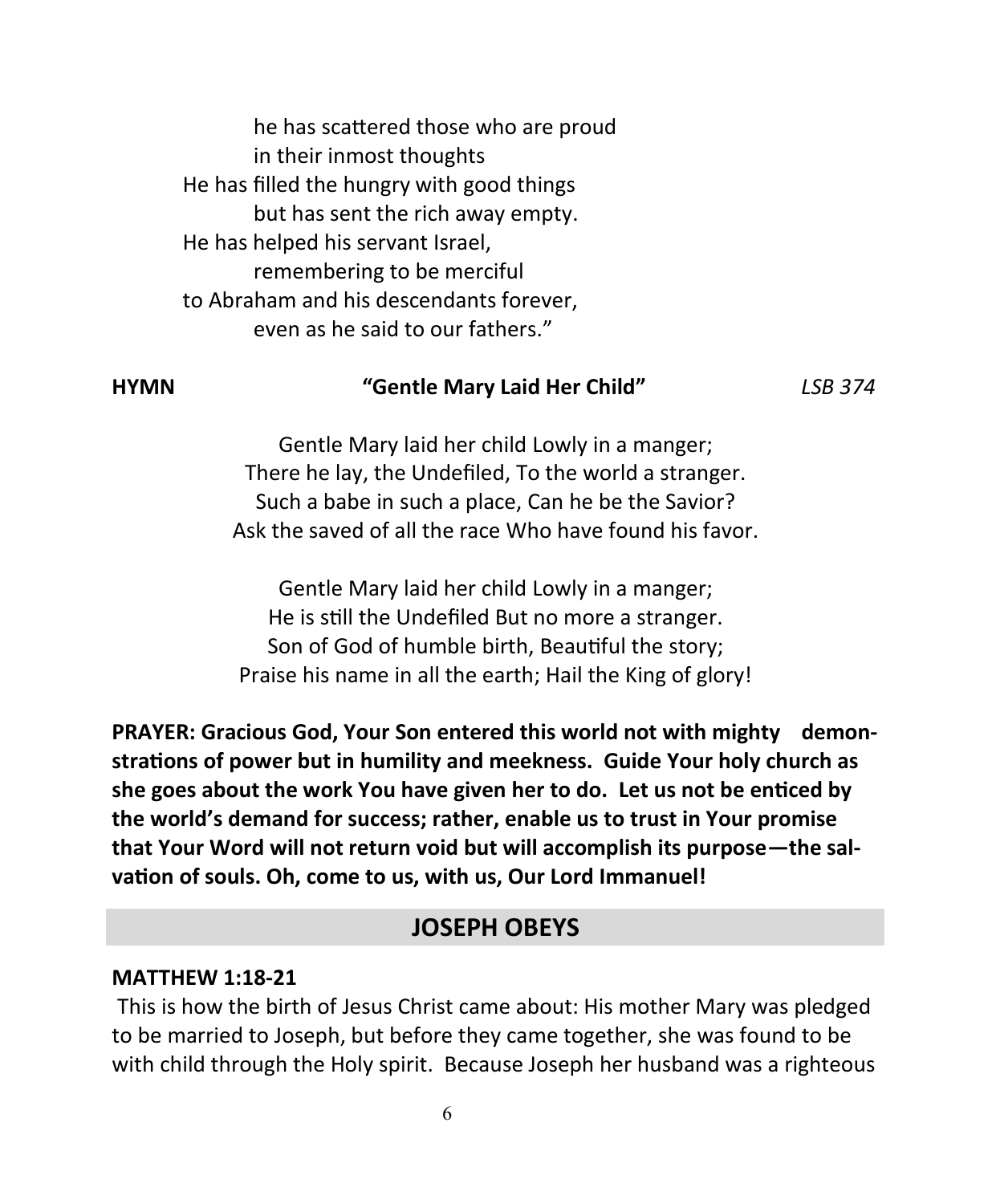man and did not want to expose her to public disgrace, he had in mind to divorce her quietly. But after he had considered this, an angel of the Lord appeared to him in a dream and said, "Joseph, son of David, do not be afraid to take Mary home as your wife, because what is conceived in her is from the Holy Spirit. She will give birth to a son, and you are to give him the name Jesus, because he will save his people from their sins."

# **HYMN "What Child Is This"** *LSB 370*

What child is this, who laid to rest, On Mary's lap is sleeping? Whom angels greet with anthems sweet, While shepherds watch are keeping? This, this is Christ the king, Whom shepherds guard and angels sing; Haste, haste to bring him laud, The babe, the son of Mary!

Why lies He in such mean estate, where ox and ass are feeding? Good Christian, fear; for sinners here, The silent Word is pleading Nails, spear shall pierce Him through, The cross be borne for me, for you; Hail, hail the Word made flesh, The babe, the son of Mary!

### **MATTHEW 1:22-25**

All this took place to fulfill what the Lord had said through the prophet: "The virgin will be with child and will give birth to a son, and they will call him Immanuel – which means, "God with us." When Joseph woke up, he did what the angel of the Lord had commanded him and took Mary home as his wife. But he had no union with her until she gave birth to a son. And he gave him the name Jesus.

# **HYMN "On Christmas Night All Christians Sing"** *LSB 377* On Christmas night all Christians sing To hear the news the angels bring On Christmas night all Christians sing To hear the news the angels bring News of great joy, news of great mirth, News of our merciful King's birth.

7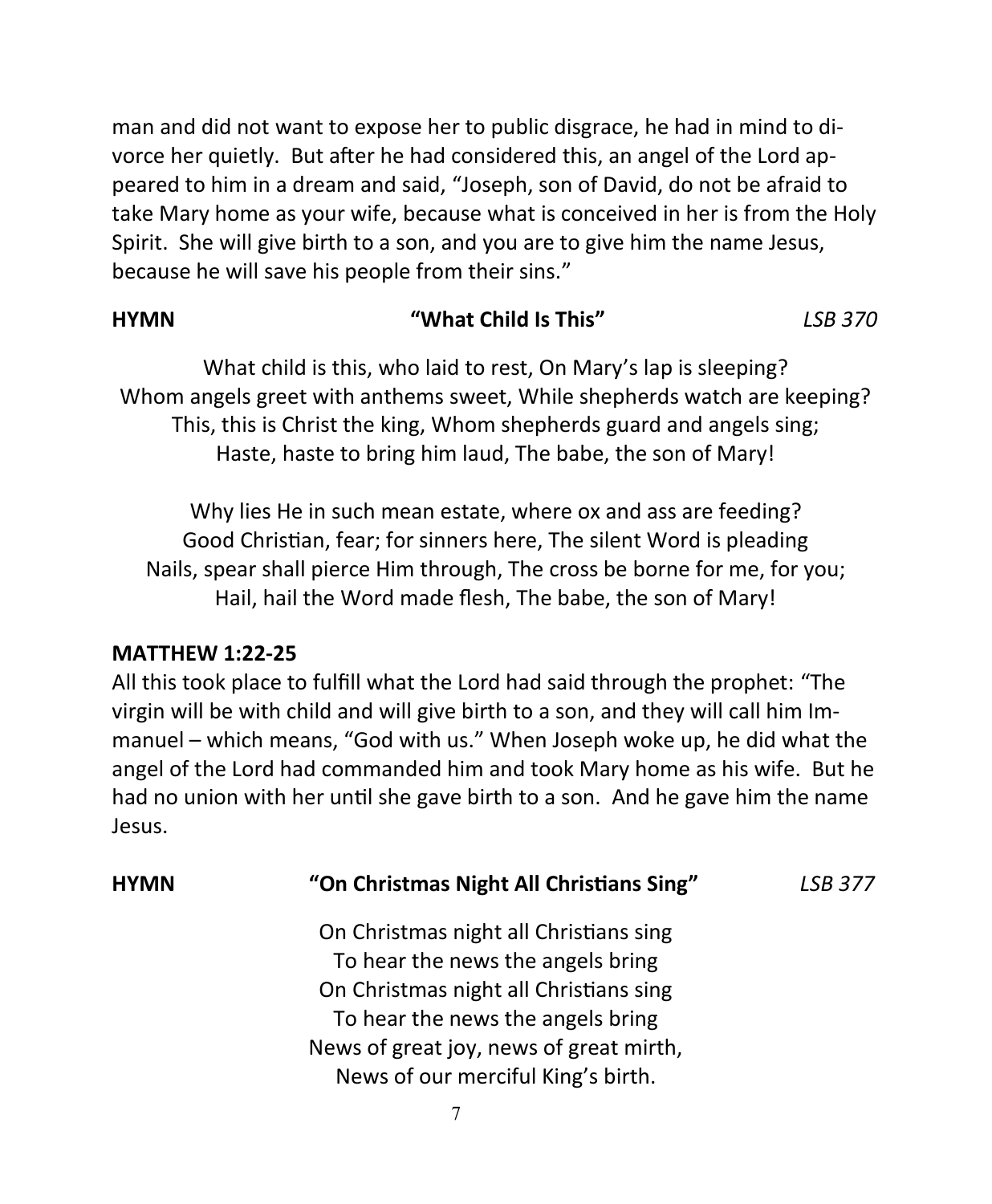**SERMON "On Christmas Night"**

**PRAYER: Almighty God, from the house of Your servant David You raised up Joseph to be the guardian of Your incarnate Son and the husband of His mother Mary. Grant us grace to follow the example of this faithful workman in heeding your counsel and obeying your commands. Our Lord Immanuel!**

## **JESUS ARRIVES**

### **HYMN "Joy to the World"** *LSB 387*

Joy to the world, the Lord is Come! Let earth receive its king; Let every heart prepare Him room; And heav'n and nature sing, And heav'n and nature sing, And heav'n, and heav'n and nature sing.

Joy to the earth, the Savior reigns! Let men their songs employ, While fields and floods, rocks, hills, and plains, Repeat the sounding joy, Repeat the sounding joy, Repeat, repeat the sounding joy.

### **LUKE 2:1-7**

Pastor: In those days a decree went out from Caesar Augustus that all the world should be taxed. This was the first taxing when Quirinius was governor of Syria. And all went to be taxed, each to his own city.

**Men: And Joseph also went up from Galilee**, **from the city of Nazareth, to Judea, to the city of David, which is called Bethlehem, because he was of the house and lineage of David, to be taxed with Mary, his betrothed, who was with child.** 

**Women: and while they were there, the time came for her to be delivered. And she gave birth to her first born Son and wrapped him in swaddling clothes, and laid him in a manger, because there was no place for them in the inn.**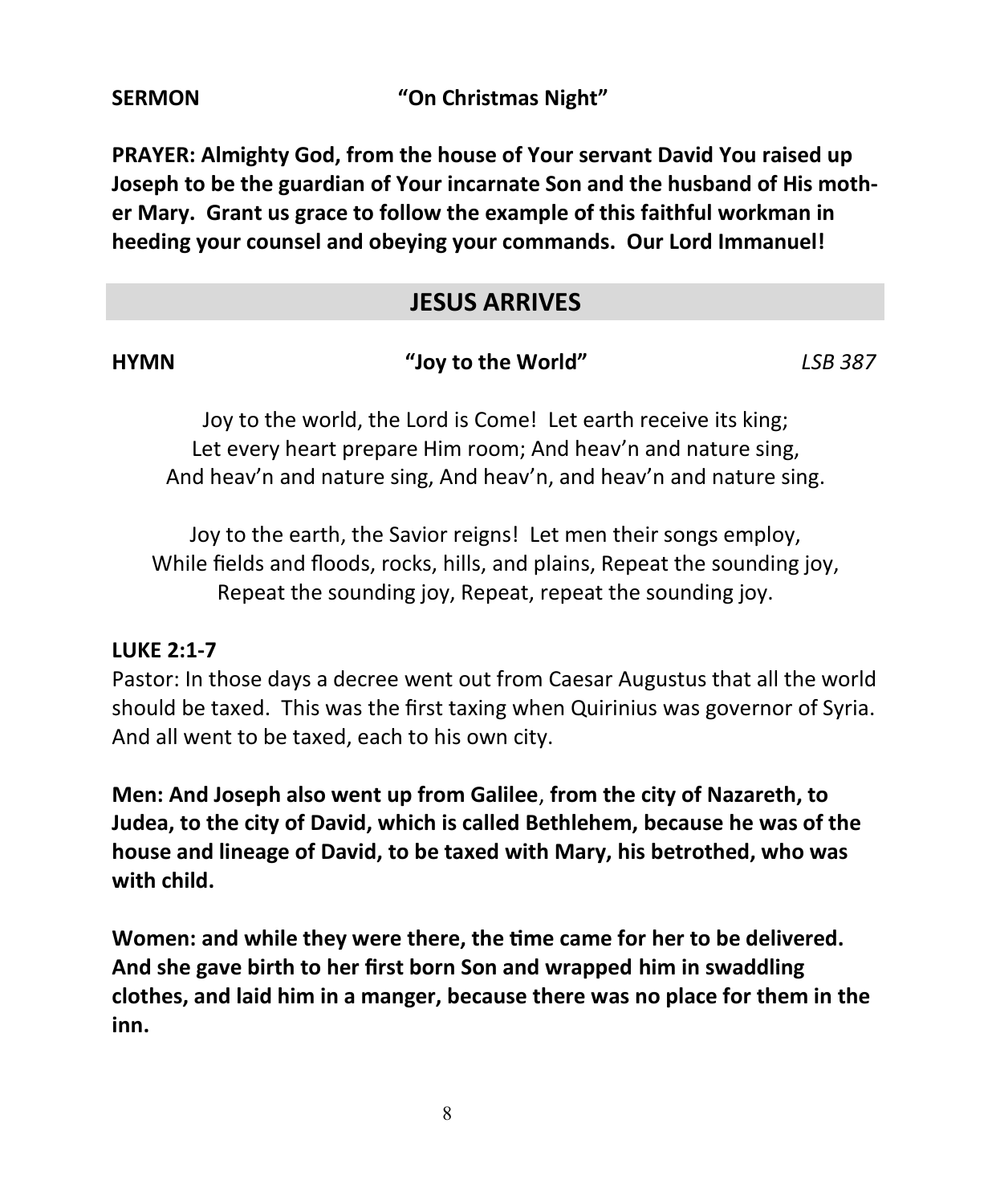## **ANGELS PRAISE**

### **HYMN "Hark! The Herald Angels Sing"** *LSB 380*

Hark! The herald angels sing, "Glory to the newborn King; Peace on earth and mercy mild, God and sinners reconciled!" Joyful, all ye nations rise, Join the triumph of the skies; With the angelic host proclaim, "Christ is born in Bethlehem!" Hark! The Herald angels sing, "Glory to the newborn King!"

Hail, The heav'nborn Prince of Peace! Hail, the Sun of Righteousness! Light and Life to all He brings, Ris'n with healing in His wings. Mild He lays His glory by, Born that man no more may die, Born to raise the sons of earth, Born to given them second birth. Hark! The Herald angels sing, "Glory to the newborn King!"

### **LUKE 2:8-15**

Pastor: and in that region there were shepherds out in the field, keeping watch over their flocks by night. And an angel of the Lord appeared to them, and they were filled with fear. And the angel said to them, "Be not afraid; for behold I bring you good tidings of great joy, which will come to all people; for to you is born this day in the city of David, a Savior who is Christ the Lord. And this shall be a sign for you. You will find a babe wrapped in swaddling clothes and lying in a manger." And suddenly there was with the angel a multitude of heavenly host, praising God and saying:

**All: Glory to God in the highest, and on earth, peace and good will among men!**

**PRAYER: Merciful Lord, in his announcement to the shepherds, the angel gave them a sign to that they might find the newborn Savior. Grant Your people faithfulness to look to the places where You have promised to be present for them now—in your holy word. Help us to trust that through your word we meet the very Savior who was born in Bethlehem so that we might know the saving peace that he has won for all people. Oh, come to us, abide with us, Our Lord Immanuel!**

9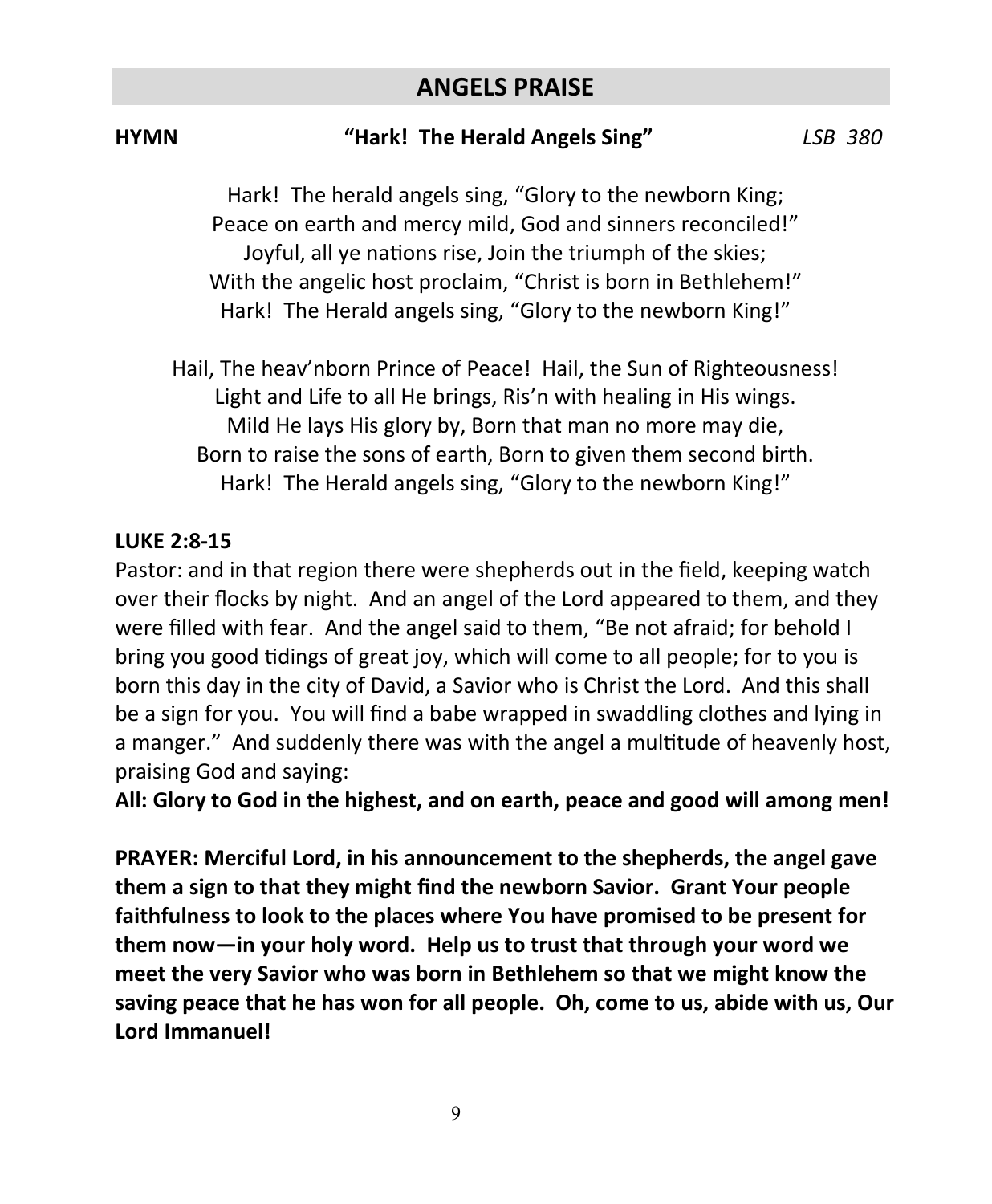### **OFFERING**

### **SHEPHERDS RESPOND**

### **HYMN "Go Tell It on the Mountain"** *LSB 388*

*(Refrain)*

Go tell it on the mountain, Over the hills and everywhere; Go tell it on the mountain That Jesus Christ is born

While Shepherds kept their watching O'er silent flocks by night, Behold, throughout the heavens There shone a holy light. *(Refrain)*

The shepherds feared and trembled When lo, above the earth Rang our the angel chorus That hailed the Savior's birth *(Refrain)*

Down in a lonely manger The humble Christ was born; And God sent us salvation That blessed Christmas morn. *(Refrain)*

### **LUKE 2:16-20**

And they came with haste, and found Mary, and Joseph, and the babe lying in a manger. And when they had seen it, they made known abroad the saying which was told them concerning this child. And all they that heard it wondered at those things which were told them by



the shepherds. But Mary kept all these things, and pondered them in her heart. And the shepherds returned, glorifying and praising God for all the things that they had heard and seen, as it was told to them.

### **HYMN "Away in a Manger"** *LSB 364*

Away in a manger, no crib for a bed, The little Lord Jesus laid down His sweet head. The stars in the bright sky looked down where He lay, The little Lord Jesus asleep on the hay.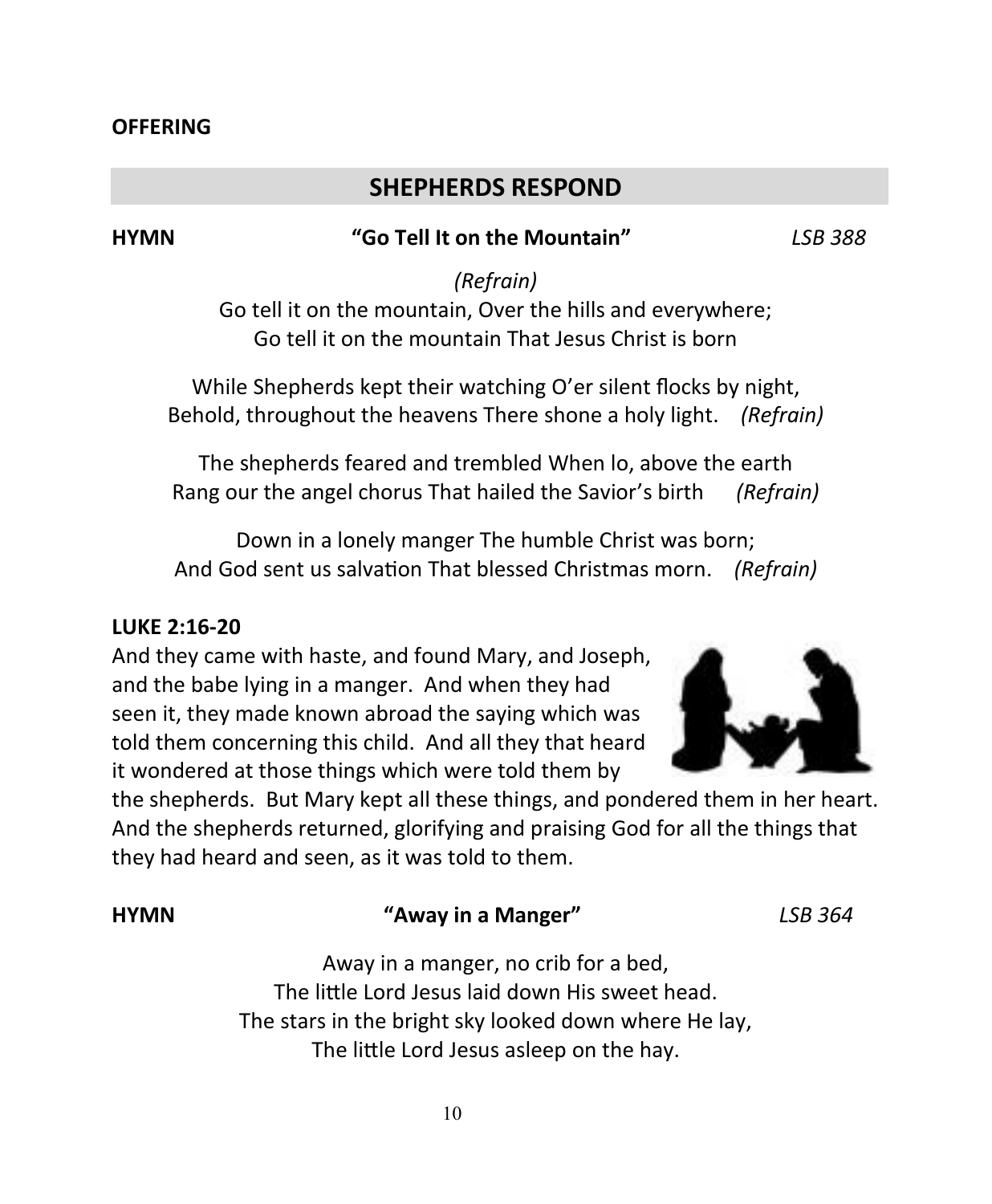The cattle are lowing, the baby awakes, But little Lord Jesus, no crying He makes. I love Thee Lord Jesus! Look down from the sky, And stay by my side until morning is nigh.

Be near me, Lord Jesus; I ask Thee to stay, Close by me forever and love me, I pray. Bless all the dear children in Thy tender care, and take us to heaven to live with Thee there

# *Lighting of the Candles*

Pastor: As the light of these candles illumines our faces, it symbolizes the light of Christ, seen in the child lying in the manger in Bethlehem, on the face of the Savior suffering our death on the cross, and soon to be revealed again when he comes from his throne on high. He is our light here on earth and the eternal light who enlightens where there is no need of candle or sun. Rejoice on this night for the light of the world has come. The light who makes us to shine with the brightness of his glory.

**C: With unveiled faces we reflect the Lord's glory and are being made into his likeness with ever increasing glory which comes from the Lord.** 

> *(Lighting of the Candles) (Note of caution: The lit candle always stays upright. Those receiving should tip their candle to the lit one.)*

P: You are the light of the world. A city on a hill cannot be hidden. Neither do people light a lamp and then cover it's light. Instead they set the lamp upon it's stand, set up high, so that it lights everyone in the house. In the same way, let your light shine in the world, that people may see your good works and give praise to your father in heaven.